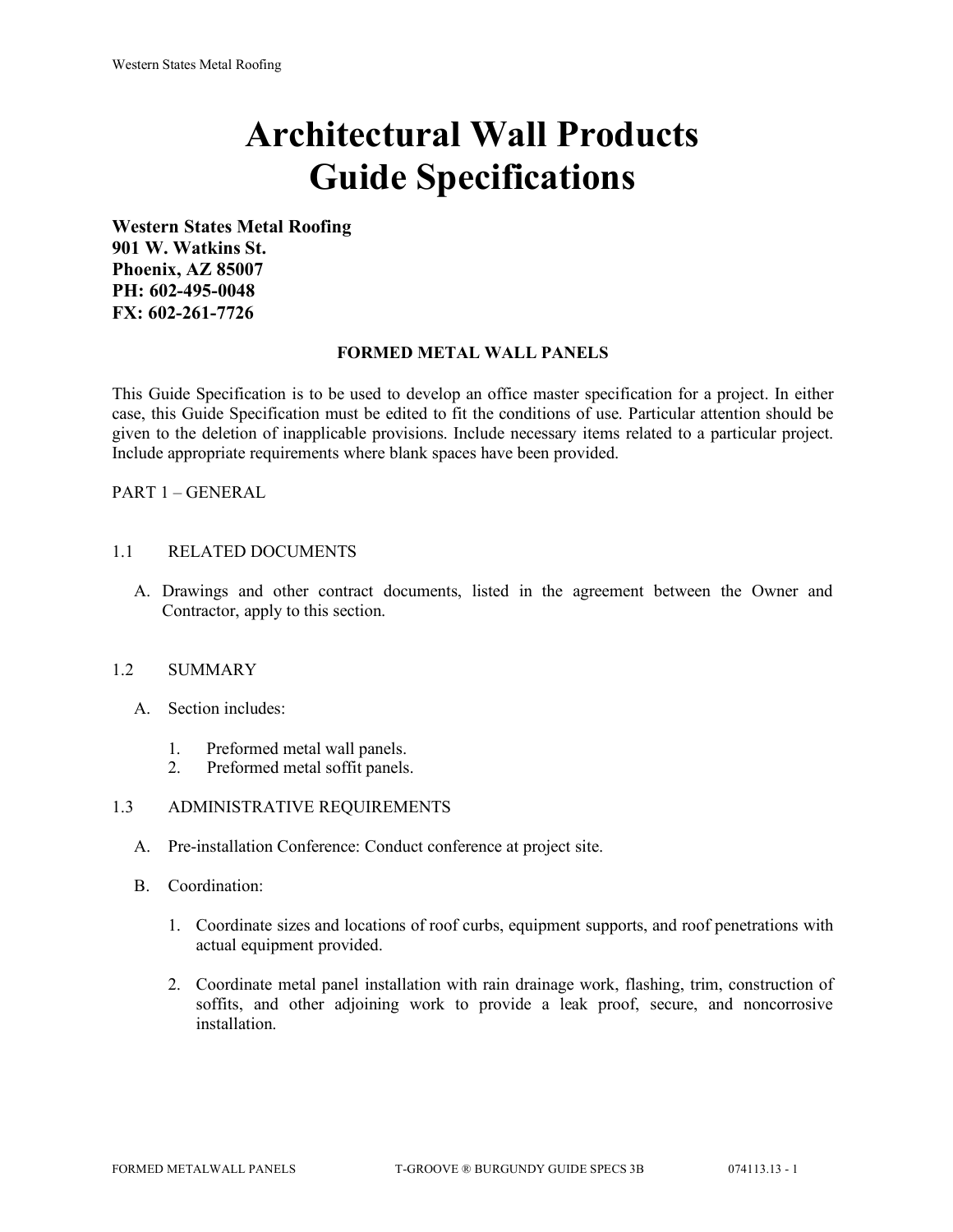# 1.4 SUBMITTALS

- A. Product Data:
	- 1. Include construction details, material descriptions, dimensions of individual components and profiles and finishes for each type of panel and accessory.
- B. Shop Drawings:
	- 1. Include fabrication and installation layouts of metal panels; details of edge conditions, joints, panel profiles, corners, anchorages, attachment system, trim, flashings, closures, accessories and special details.
	- 2. Accessories: Include details of the flashing, trim, and anchorage systems, at a scale of not less than 1-1/2 inches per 12 inches.
- C. Samples:
	- 1. Metal Panels: 12 inches long by actual panel width. Include fasteners, closures, and other metal panel accessories.
- D. Qualification Data: For Installer.
- E. Product Test Reports: For each product, for tests performed by a qualified testing agency.
- F. Filed quality control reports.
- G. Sample Warranties: For special warranties
- 1.5 QUALITY ASSURANCE
	- A. Installer Qualifications: An entity that employs installers and supervisors who have a minimum of 3 years' experience in the installation of metal roof / wall panels.
	- B. Mockups: Build mockup; to verify selections made under sample submittals and to demonstrate aesthetic effects and set quality standards for fabrication and installation.
- 1.6 DELIVERY, STORAGE AND HANDLING
	- A. Deliver components, metal panels and other manufactured items so as not to be damaged or deformed. Package metal panels for protection during transportation and handling.
	- B. Store metal panels in a manner to prevent bending, warping, twisting and surface damage.
	- C. Stack metal panels horizontally on platforms or pallets, covered with suitable weather tight and ventilated covering. Store metal panels to ensure dryness with positive slope for drainage of water. Do not store metal panels in contact with other materials that might cause staining, denting or other surface damage.
	- D. Retain strippable protective covering on metal panels during installation.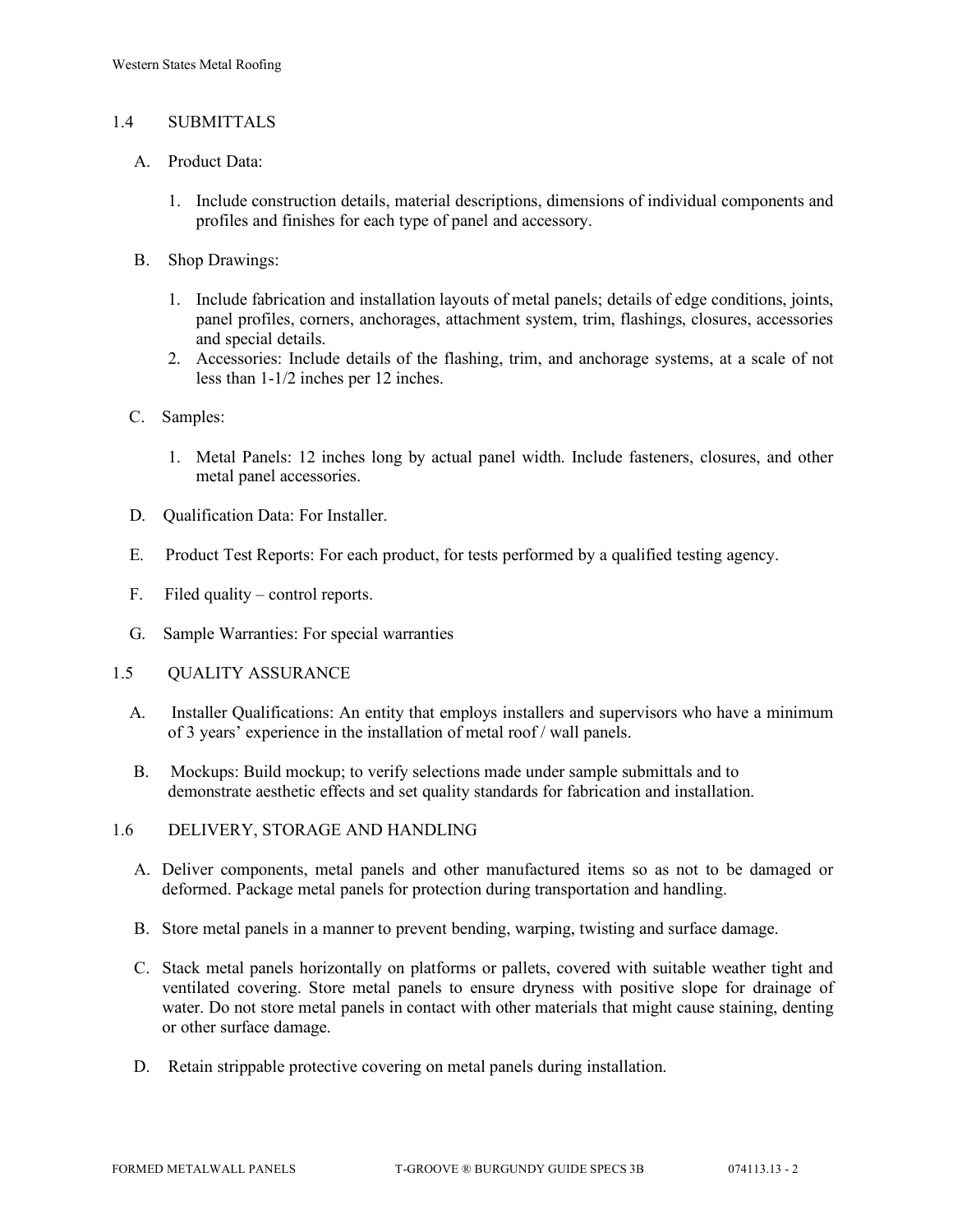#### 1.7 FIELD CONDITIONS

A. Weather Limitations: Proceed with installation only when existing and forecasted weather conditions permit assembly of metal panels to be performed according to manufacturers' written instructions and warranty requirements.

# 1.8 WARRANTY

- A. MANUFACTURER'S PRODUCT WARRANTY
	- 1. Manufacturer's standard coating performance warranty, as available for specified installation and environmental conditions. (Contact a WSMR Representative to determine actual warranty criteria)

#### B. CONTRACTORS WARRANTY

1. Warrant panels, flashings, sealants, fasteners, and accessories against defective materials and/ or workmanship, to remain watertight and weatherproof with normal usage for two (2) years following Project Substantial Completion date.

#### PART 2 – PRODUCTS

#### 2.1 MANUFACTURER

 A. Western States Decking, Inc., DBA - Western States Metal Roofing, 901 W. Watkins St., Phoenix, AZ 85007; Ph: (877) 787-5467, Fax: (602) 261-7726.

Email: [sales@metalforroofing.com](mailto:sales@metalforroofing.com) Website: www.metalforroofing.com

B. Substitutions: In accordance with contract documents.

#### 2.2 METAL WALL PANELS

- A. T- Groove ®; Flush- Profile, Concealed Fastener Metal Wall / Soffit Panels: Metal panels consisting of formed metal sheet with vertical panel edges, with flush joints or no reveal between panels and attached to supports using concealed fasteners.
	- 1. Panel Designation: T-Groove ® Panel
	- 2. Metallic- Coated Steel Sheet: Aluminum- zinc alloy- coated steel sheet minimum (Zincalume® or Galvalume®) complying with ASTM A 792/ A 792M, Class AZ50 coating designation; structural quality.
		- a. Nominal Thickness: [24 Gauge]
		- b. Exterior Finish Available In: Cool Tech ® 500 PVDF Paint System

i. Burgundy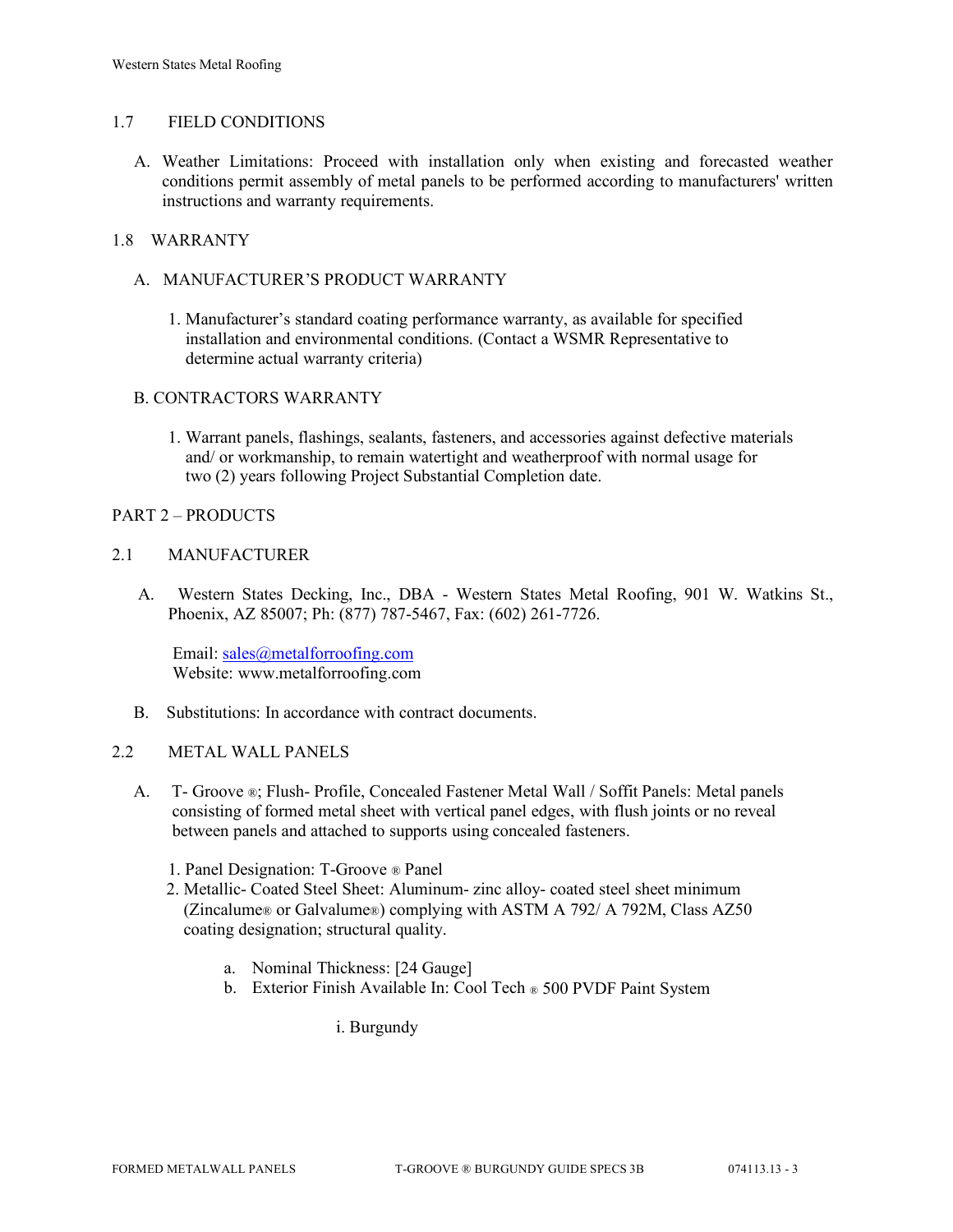- 3. Grade of Steel:
	- a. 24 Gauge Grade 50
- 4. Panel Width: [**8 inches**] [**10 inches**] [**12 inches**] [**16 inches**] **[18 inches].**
	- a. Can do custom width up to 24 inches
- 5. Panel Height: Nominal 1.0 inch

#### 2.3 ACCESSORIES

- A. Self-Adhering, High- Temperature Underlayment: Provide self-adhering, cold applied, sheet underlayment, a minimum of 30 mils thick, specifically designed to withstand high metal temperatures beneath metal roofing. Provide primer when recommended by underlayment manufacturer.
	- 1. Thermal Stability: Stable after testing at 220 deg F; ASTM D 1970.
	- 2. Low- Temperature Flexibility: Passes after testing at minus 20 deg F; ASTM D 1970.
- B. Miscellaneous Metal Sub framing and Furring: ASTM C 645; cold formed, metallic- coated steel sheet, ASTM A 653/ A 653M, G90 coating designation or ASTM A 792/ A 792M, Class AZ55 aluminum- zinc alloy coating designation unless otherwise indicated. Provide manufacture's standard sections as required for support and alignment of metal panel system.
- C. Panel accessories: Provide components required for a complete, weather tight panel system including trim, clips, flashings, sealants, gaskets, fillers, closure strips, and similar items. Match material and finish of metal panels unless otherwise indicated.
	- 1. Closures: Provide closures at eaves and ridges, fabricated of same metal as metal panels.
	- 2. Backing Plates; Provide metal backing plates at panel end splices, fabricated from material recommended by manufacturer.
	- 3. Closure Strips: Closed-cell, expanded, cellular, rubber or cross linked, polyolefin-foam or closed-cell laminated polyethylene; minimum I -inch-thick, flexible closure strips; cut or pre-molded to match metal panel profile. Provide closure strips where indicated or necessary to ensure weather tight construction.
- D. Flashing and Trim: Provide flashing and trim formed from same material as metal panels as required to seal against weather and to provide finished appearance. Finish flashing and trim with same finish systems adjacent metal panels.
- E. Panel Fasteners: Self-tapping screws designed to withstand design loads. Provide EPDM or PVC sealing washers for exposed fasteners.
- F. Panel Sealants: Provide sealant type recommended by manufacturers that are compatible with panel materials are non-staining and do not damage panel finish.
- G. Metal Protection: When dissimilar metals contact each other or corrosive substrates, protect against galvanic.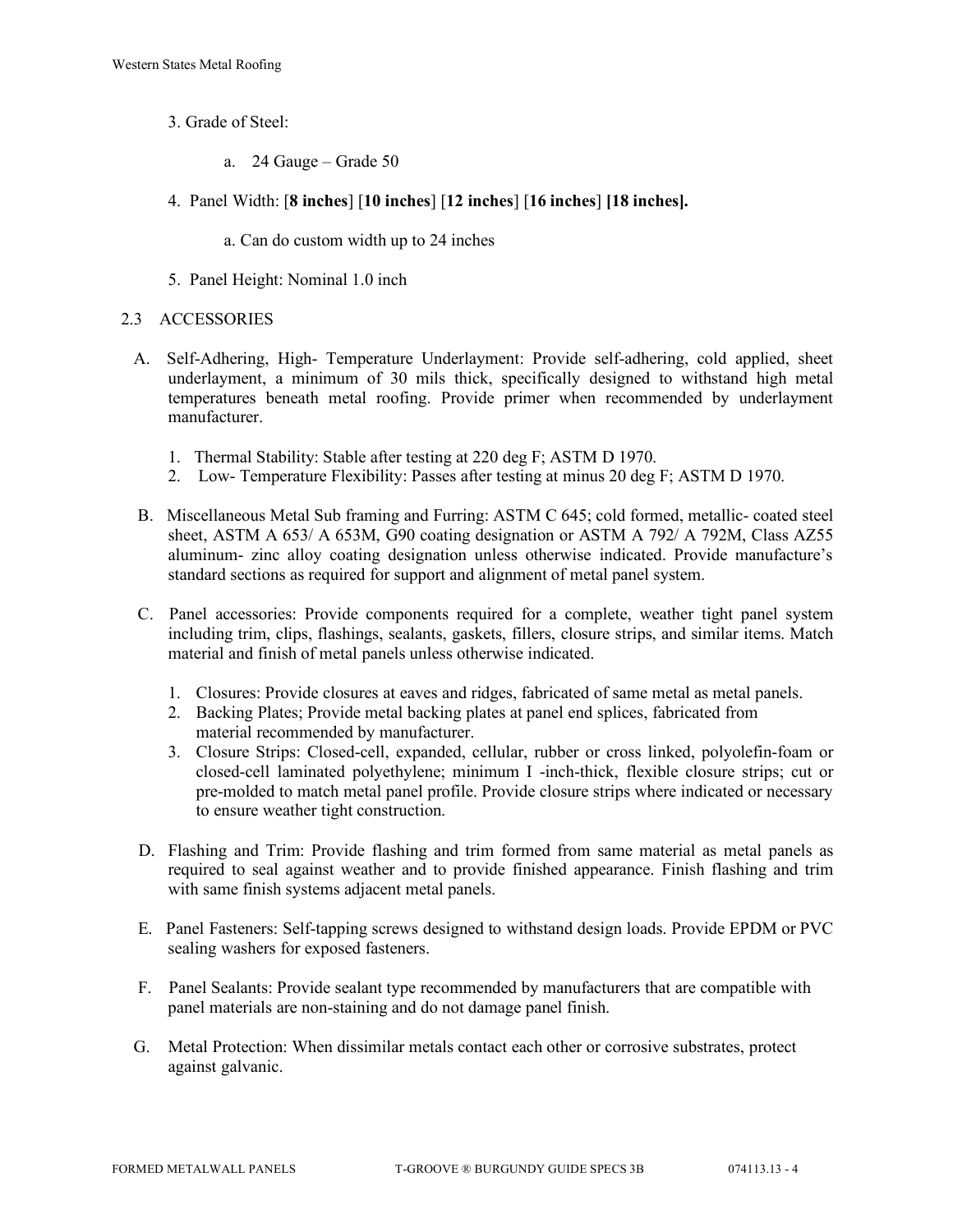# 2.4 FABRICATION

- A. General: Fabricate and finish metal panels and accessories at the factory, by manufacturer's standard procedures and processes, as necessary to fulfill indicated performance requirements demonstrated by laboratory testing. Comply with indicated profiles and with dimensional and structural requirements.
- B. Provide panel profile, including major ribs and intermediate stiffening ribs, if any, for full length of panel.
- C. Sheet Metal Flashing and Trim: Fabricate flashing and trim to comply with manufacturer's recommendations and recommendation in SMACNA's "Architectural Sheet Metal Manual" that apply to design, dimensions, metal, and other characteristics of item indicated.

#### 2.5 FINISHES

- A. Protect mechanical and painted finishes on exposed surfaces from damage by applying a strippable, temporary protective covering before shipping.
- B. Appearance of Finished Work: Variations in appearance of abutting or adjacent pieces are acceptable if they are within one- half of the range of approved Samples. Noticeable variations in same piece are unacceptable. Variations in appearance of other components are acceptable if they are within the range of approved Samples and are assembled or installed to minimize contrast.
- C. Steel Panels Finish:
	- 1. Exterior Finish: Western States Metal Roofing, Cool Tech ® 500 PVDF Paint System, Fluoropolymer Two – Coat System:  $0.2 - 0.3$  mil primer with  $0.7 - 0.8$  mil 70 percent PVDF fluoropolymer color coat, AAMA 621, meeting solar reflectance index requirements.
	- 2. Interior Finish: Standard Poly backer finish consisting of  $0.2 0.3$  mil primer coat and  $0.3 -$ 0.4 mil wash coat with a minimum total dry film thickness of  $0.5 - 0.7$  mil.

#### PART 3- EXECUTION

#### 3.1 EXAMINATION

- A. Examine substrates, area, and conditions, with installer present, for compliance with requirements for installation tolerances, metal panel supports, and other conditions affecting performance of the work.
	- 1. Examine wall framing to verify that girths, angles, channels, studs, and other structural panel support members and anchorage have been installed within alignment tolerance required by metal wall panel manufacturer.
	- 2. Examine solid roof sheathing to verify that sheathing joints are supported by framing or blocking and that installation is within flatness tolerances required by metal roof panel manufacture.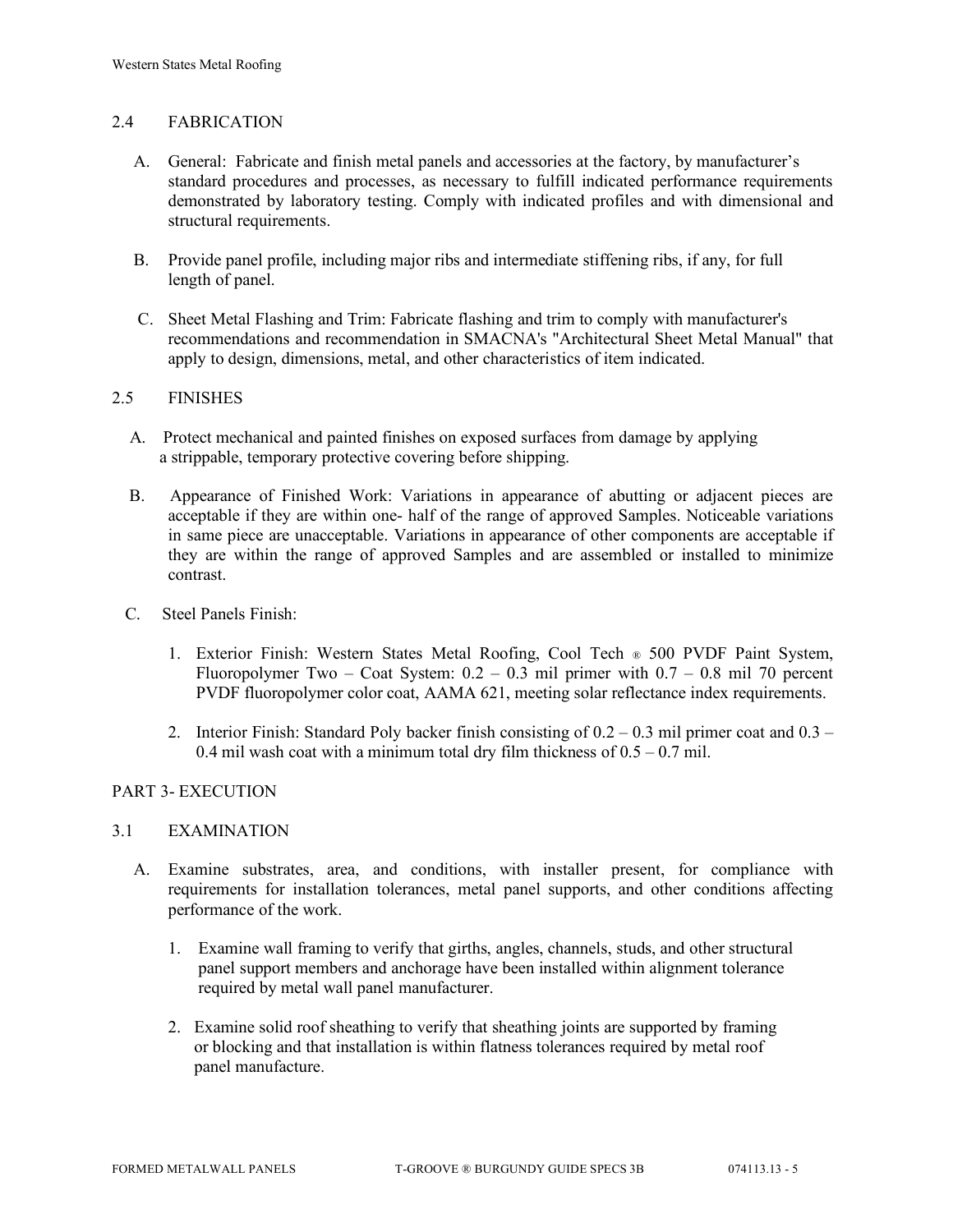- a. Verify that air or water-resistive barriers have been installed over sheathing or backing substrate to prevent air infiltration or water penetration.
- B. Examine roughing-in for components and systems penetrating metal panels to verify actual locations of penetrations relative to seam locations of metal panels before installation.
	- C. Proceed with installation only after unsatisfactory conditions have been corrected.

# 3.2 PREPARATION

 A. Miscellaneous Supports; Install sub framing, furring and other miscellaneous panel support members and anchorage according to ASTM C 754 and metal panel manufacturer's written recommendations.

#### 3.3 UNDERLAYMENT INSTALLATION

- A. Self- Adhering Sheet Underlayment: Apply primer if required by manufacturer. Comply with temperature restrictions of underlayment manufacturer for installation. Apply at locations indicated on Drawings, wrinkle free, in shingle fashion to shed water, and with end laps of not less than 6 inches staggered 24 inches between courses. Overlap side edges not less than 3- ½ inches. Roll laps with roller. Cover underlayment within 14 days.
- B. Felt Underlayment: Apply at locations indicated [below] [on drawings], in shingle fashion to shed water. And with lapped joints of not less than 2 inches.
	- 1. Apply over the entire roof surface.
	- 2. Apply on roof not covered by self- adhering sheet underlayment. Lap over edges of self adhering sheet underlayment not less than 3 inches, in shingle fashion to shed water.
- C. Slip Sheet: Apply slip sheet over underlayment before installing metal roof panels.
- D. Flashings: Install flashings to cover underlayment to comply with requirements specified in Section 076200 "Sheet Metal Flashing and Trim."

#### 3.4 METAL PANEL INSTALLATION

- A. General: Install metal panels according to manufacturer's written instructions in orientation, sizes, and locations indicated. Install panels perpendicular to supports unless otherwise indicated. Anchor metal panels and other components of the work securely in place, with provisions for thermal and structural movement.
	- 1. Shim or otherwise plumb substrates receiving metal panels.
	- 2. Flash and seal metal panels at perimeter of all openings. Fasten with self-tapping screws. do not begin installation until air or water- resistive barriers and flashings that are concealed by metal panels are installed.
	- 3. Install screw fasteners in predrilled holes.
	- 4. Locate and space fastenings in uniform vertical and horizontal alignment.
	- 5. Install flashing and trim as metal panel work proceeds.
	- 6. Locate panel splices over, but not attached to, structural supports. Stagger panel splices and end laps to avoid a four – panel lap splice condition.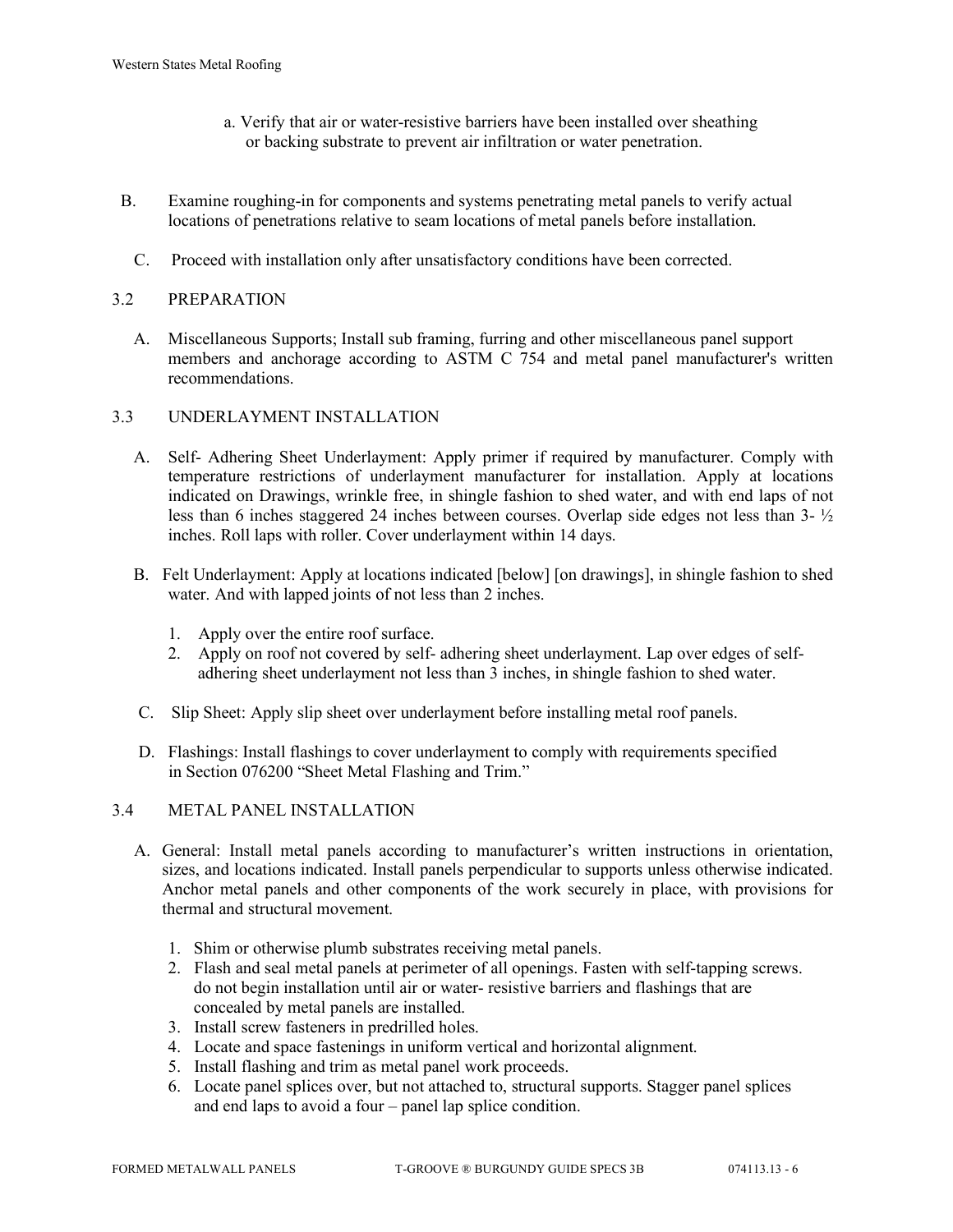- 7. Align bottoms of metal panels and fasten with blind rivets, bolts, or self- tapping screws. Fasten flashings and trim around openings and similar elements with self-tapping screws.
- 8. Provide weather tight escutcheons for pipe—and conduit- penetrating panels.
- B. Fasteners:
	- 1. Steel Panels: Use galvanized steel fasteners.
	- C. Metal Protection: When dissimilar metals contact each other or corrosive substrates, protect against galvanic action.
	- D. Lap-Seam Metal Panels: Fasten metal panels to supports with fasteners at each lapped joint at location and spacing recommended by manufacturer.
		- 1. Lap ribbed or fluted sheets one full rib. Apply panels and associated items true to line for neat and weather tight enclosure.
		- 2. Provide metal backed washers under heads of exposed fasteners bearing on weather side of metal panels.
		- 3. Locate and space exposed fasteners in uniform vertical and horizontal alignment. Use proper tools to obtain controlled uniform compression for positive seal without rupture of washer.
		- 4. Install screw fasteners with power tools having controlled torque adjusted to compress Washer tightly without damage to washer, screw threads or panels. Install screws in predrilled holes.
		- 5. Flash and seal pans with weather closures at perimeter of all openings.
	- E. Accessory Installation: install accessories with positive anchorage to building and weather tight Mounting, and provide for thermal expansion. Coordinate installation with flashings and other components.
		- 1. Install components, required for a complete metal panel system including trim, copings, corners, seam covers, flashings, sealants, gaskets, fillers, closure strips and similar items. Provide types indicated by metal wall panel manufacturer; or, if not indicated, provide types recommended by metal panel manufacturer.
	- F. Flashing and Trim: Comply with performance requirements manufacturer's written installation instructions, and SMACNA's "Architectural Sheet Metal Manual." Provide concealed fasteners where possible and set units true to line and level. Install work with laps, joints and seams that are permanently watertight.
		- 1. Install exposed flashing and trim that is without buckling and tool marks, and that is true to line and levels indicated, with exposed edges folded back to form hems. Install sheet metal flashing and trim to fit substrates and achieve waterproof performance.
		- 2. Expansion Provisions: Provide for thermal expansion of exposed flashing and trim. Space movement joint at a maximum of 10 feet with no joints allowed within 24 inches of corner or intersection. Where lapped expansion provisions cannot be used or would not be sufficiently waterproof, form expansion joints of intermeshing hooked flanges, not less than 1 inch deep, filled with mastic sealant (concealed within joints).